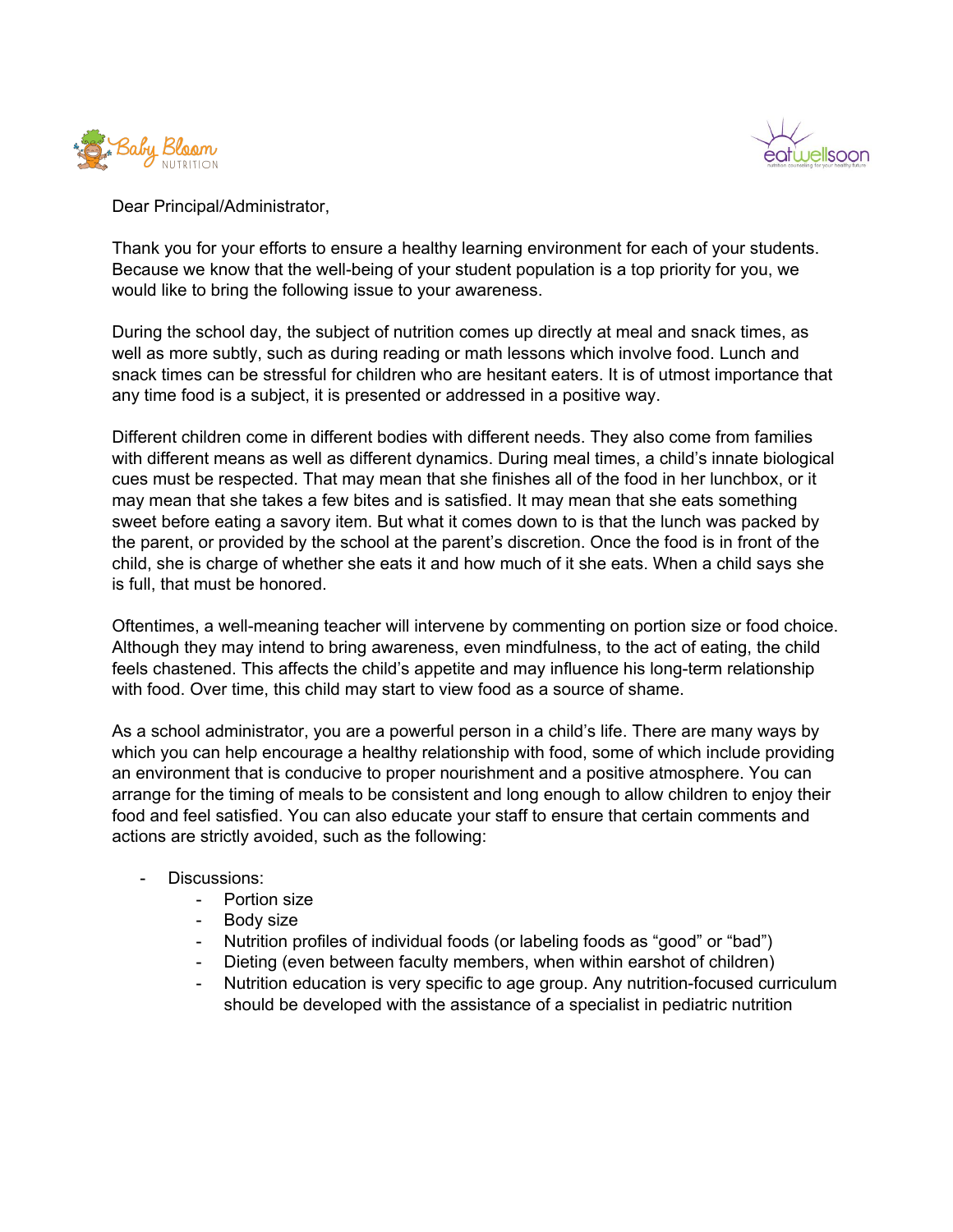- Actions:
	- Confiscating food: if the parent sent it, it is an acceptable food for that child. Intervening is undermining the parent's rights.
	- Instructing a child about how much to eat from his or her own meal, or running contests encouraging children to "clean their plates"
	- Routinely using food as a reward
	- Doing anything that shames a child about his or her food, appetite, or body type

There will likely be a situation where you or your faculty are concerned with the health and nutrition of a child in your school. This is an issue that is best discussed with the parent and handled by the appropriate health professional. **These concerns should never be addressed between teacher and child, but rather between administrator and parent.**

We have mentioned a "healthy relationship with food", but what exactly does that mean? Each meal is an opportunity to demonstrate the neutrality of food by allowing the child to honor his or her own biological signals. Over the course of months and years, this will help the child develop into an adult who can eat in a relaxed and balanced way by listening to her body's signals. When we allow a child to respect her internal cues, we help her develop *eating competence*. This is a term coined by registered dietitian Ellyn Satter and refers to a way of relating to food that is associated with more nutritious eating, healthier weights, better medical profiles, and positive attitudes about eating. This means reduced incidences of negative body image, unhealthy weight control behaviors, and eating disorders. It has become starkly evident that we do far more harm than good by teaching children to override their internal cues and listen to external signals instead.

You are critically positioned to help your students develop into successful adults who are healthy both inside and out. We are confident that you can use your influence to establish an environment in your school that will best support your students in nourishing their bodies and minds. Please reach out to us if we can be of help to you in any way.

Dina Cohen, MS, RDN, CEDRD 56 Steven Lane Lakewood, NJ 08701 t: (732) 737-7576 f: (732) 993-4925 e: [eatwellsoon@gmail.com](mailto:eatwellsoon@gmail.com)

Yaffi Lvova, RDN 1361 N Congress Dr Chandler, AZ 85226 t: (480) 625-7348 e: [yaffi@babybloomnutrition.com](mailto:yaffi@babybloomnutrition.com)